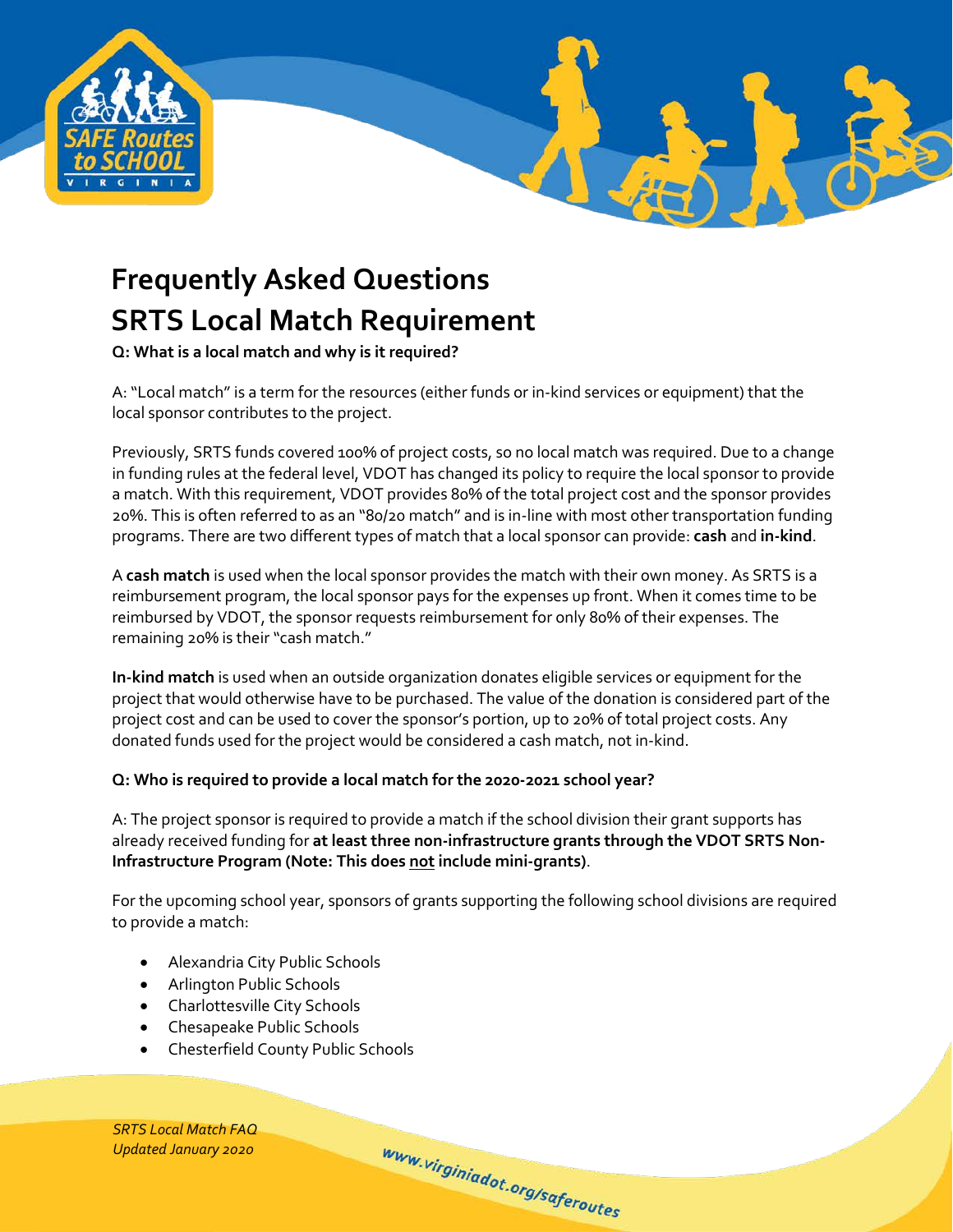

- Fairfax County Public Schools
- Galax City Public Schools
- Harrisonburg City Schools
- Henrico County Public Schools
- Loudoun County Public Schools
- Lynchburg City Schools
- Newport News Public Schools
- Norfolk Public Schools
- Portsmouth Public Schools
- Prince William County Public Schools
- Richmond Public Schools
- Rockingham County Public Schools
- Williamsburg James City County Public Schools

### **Q: What if the project sponsor is different, or different schools are included? Do I still need to provide a match?**

A: Yes, regardless of the sponsor or individual schools involved, if the school division is the beneficiary of three or more grants, a match is required for all subsequent SRTS non-infrastructure grants.

### **Q: How much is the minimum required local match?**

A: The minimum required local match is 20% of the Total Project Cost (TPC) – which is the total value of all of the money, goods and services used to complete the project. TPC = grant amount + the local match amount and cannot exceed \$125,000.

For example:

- If Total Project Cost =  $$125,000$ , then local match =  $$25,000$ .
- If Total Project Cost = \$50,000, then local match = \$10,000

If you want to determine the minimum local match based on your grant amount (the amount provided by VDOT), multiply your grant amount by 25% (.25).

www.virginiadot.org/saferoutes

For example:

- If grant amount =  $$100,000$ , then local match =  $$25,000$  (TPC =  $$125,000$ )
- If grant amount =  $$40,000$ , then local match =  $$10,000$  (TPC =  $$50,000$ )

See the Safe Routes to School Grant Program Guidelines for more information about Local Match requirements.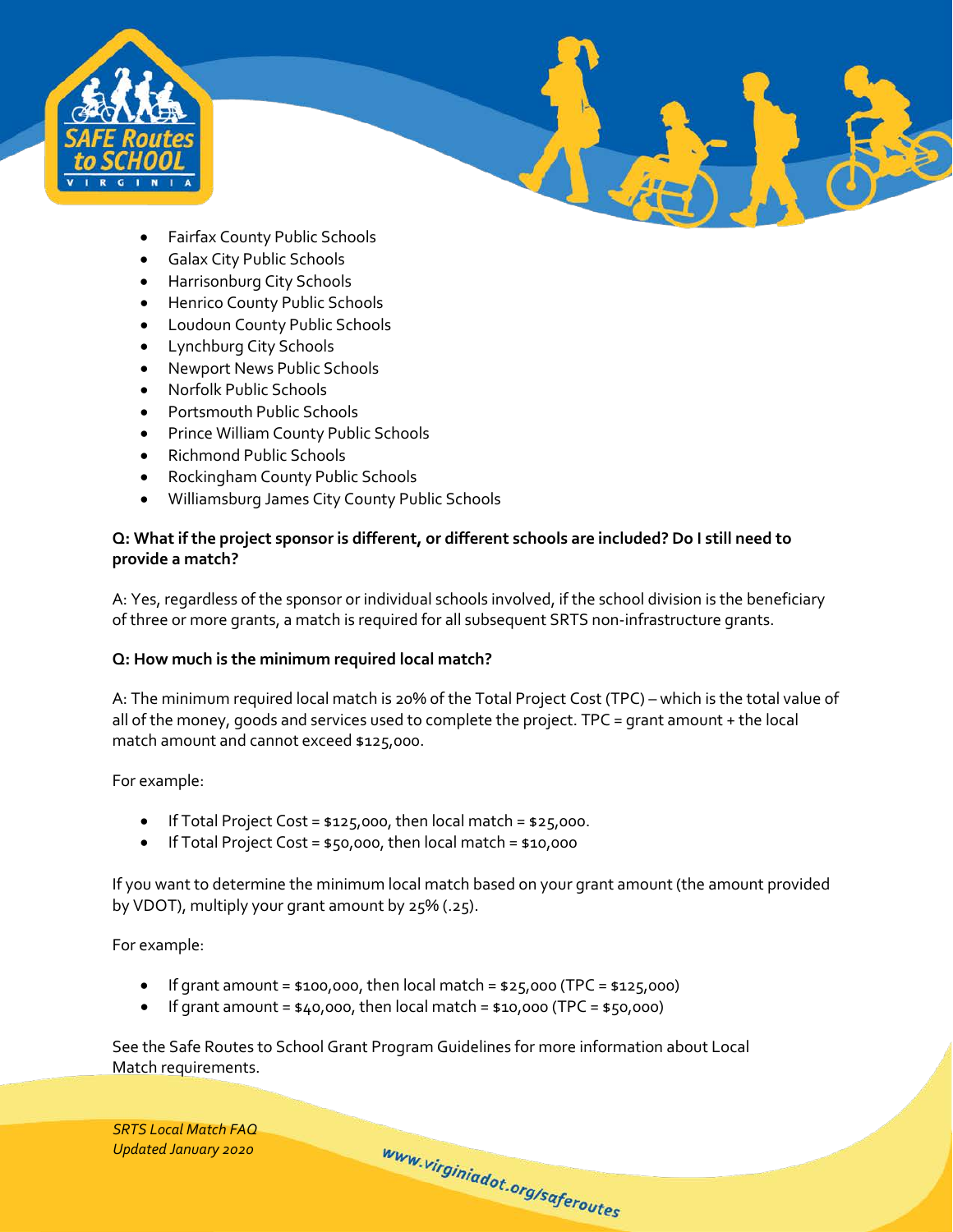

## **Q: Is there a difference in the requirements for documenting normal expenses versus in-kind services or materials for the local match?**

A: In both cases, you still need to provide a receipt or statement that shows what the item or service is and how much it costs. For a normal expense, you would also need to show proof of payment. For a donated item or service, you would need to provide a statement indicating that it was donated.

Once it's established that all the expenses and donations provided in your receipt or statement are eligible, VDOT will reimburse you for 80% of the total amount shown, not to exceed 100% of your actual expenditures. Any in-kind match that exceeds 20% of the expenditures will be "banked" and applied to your next reimbursement request.

Important: You are required to show and document all of your project expenses, including any expenses you plan to use as in-kind match, not just the 80% for which you expect to be reimbursed.

# **Q: What types of things can be used as an in-kind match?**

A: Anything that is an eligible expense (i.e. is otherwise eligible for reimbursement) can be used to meet the match requirement, including:

- Equipment and supplies used for SRTS activities
- Educational materials
- Promotional and incentive items (less than \$10 each)
- Printing, copying and postage
- Consultant services including planning, evaluation and associated education and training
- Administrative expenses related to the coordinator position (up to the eligible amount)

Note that overhead expenses are ineligible for reimbursement or as a match. All in-kind match items must be pre-approved as part of the grant application process.

# **Q: What if I have administrative expenses that exceed the amount eligible for reimbursement by the grant? Could I use that additional amount as a local match?**

A: That will be allowed, on a case by case basis, in cases where the applicant is otherwise unable to meet the required match. However, a portion of the application score is based on the applicant's ability to meet the match requirement. Those applications that include funds that would not otherwise be reimbursable will lose points on the application score.

www.virginiadot.org/saferoutes